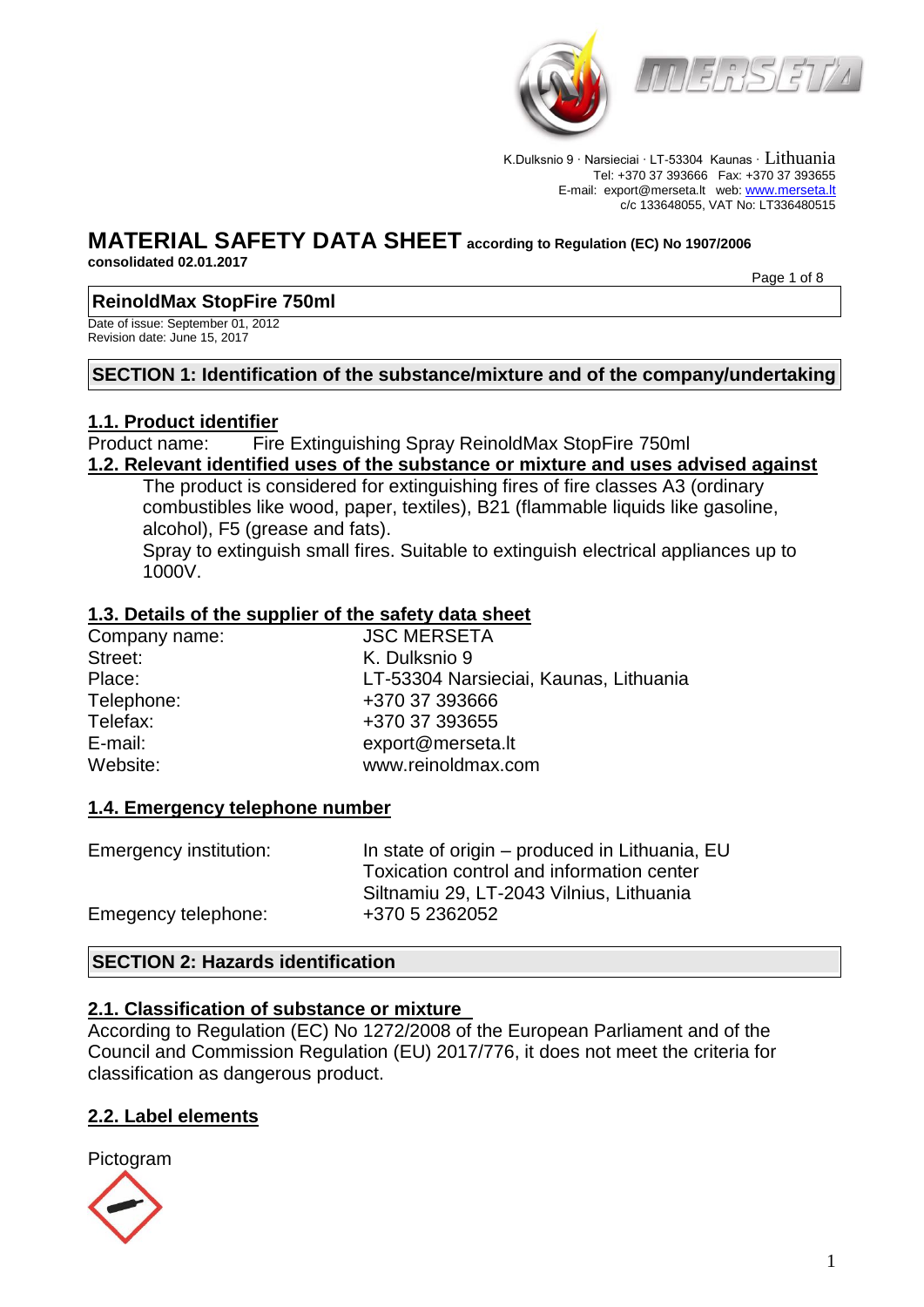



**consolidated 02.01.2017** 

Page 2 of 8

# **ReinoldMax STOP FIRE 750ml**

Signal word DANGER

# **Hazard statements:**

H229 The container is under pressure: may burst when heated H302 Harmful if swallowed H320 Causes eye irritation - Category 2B

# **Precautionary statements:**

P102 Keep out of the reach of children P251 Do not pierce or burn, even after use P410 + P412 Protect from direct sunlight and do not expose to temperatures above 50 °C / 122 °F

# **2.3. Other hazards**

The ingredients of this formulation do not meet the criteria for classification as PBT or vPvB substance.

**SECTION 3: Composition/information on ingredients**

# **3.1. Substances**

Not applicable

# **3.2. Mixtures**

| <b>Chemical name</b>                                     | EC-No.    | CAS-No.               | Quantity<br>℅ | <b>Classification</b><br>according to<br><b>Regulation</b><br>(EC) | <b>REACH-</b><br><b>Registration</b><br>number |
|----------------------------------------------------------|-----------|-----------------------|---------------|--------------------------------------------------------------------|------------------------------------------------|
| 2-(2-Butoxyethoxy)-<br>ethanol                           | 203-961-6 | 112-34-5              | $1,0 - 2,0$   | Eye Irrit. 2<br>(H319)                                             | No data<br>available                           |
| Alcohols, C6-12,<br>ethoxylated, sulfate,<br>sodium salt |           | 500-485-3 161025-28-1 | $0 - 0.5$     | Skin Irrit. 2,<br>Eye Dam. 1;<br>H315, H318                        | No data<br>available                           |
| Sodium Octyl Sulfate                                     | 205-535-5 | 142-31-4              | $0 - 0,5$     | Skin Irrit. 2,<br>Eye Irrit. $1$ ;<br>H315, H319                   | No data<br>available                           |
| Water                                                    |           | 7732-18-5             | 98,00         | none                                                               | No data<br>available                           |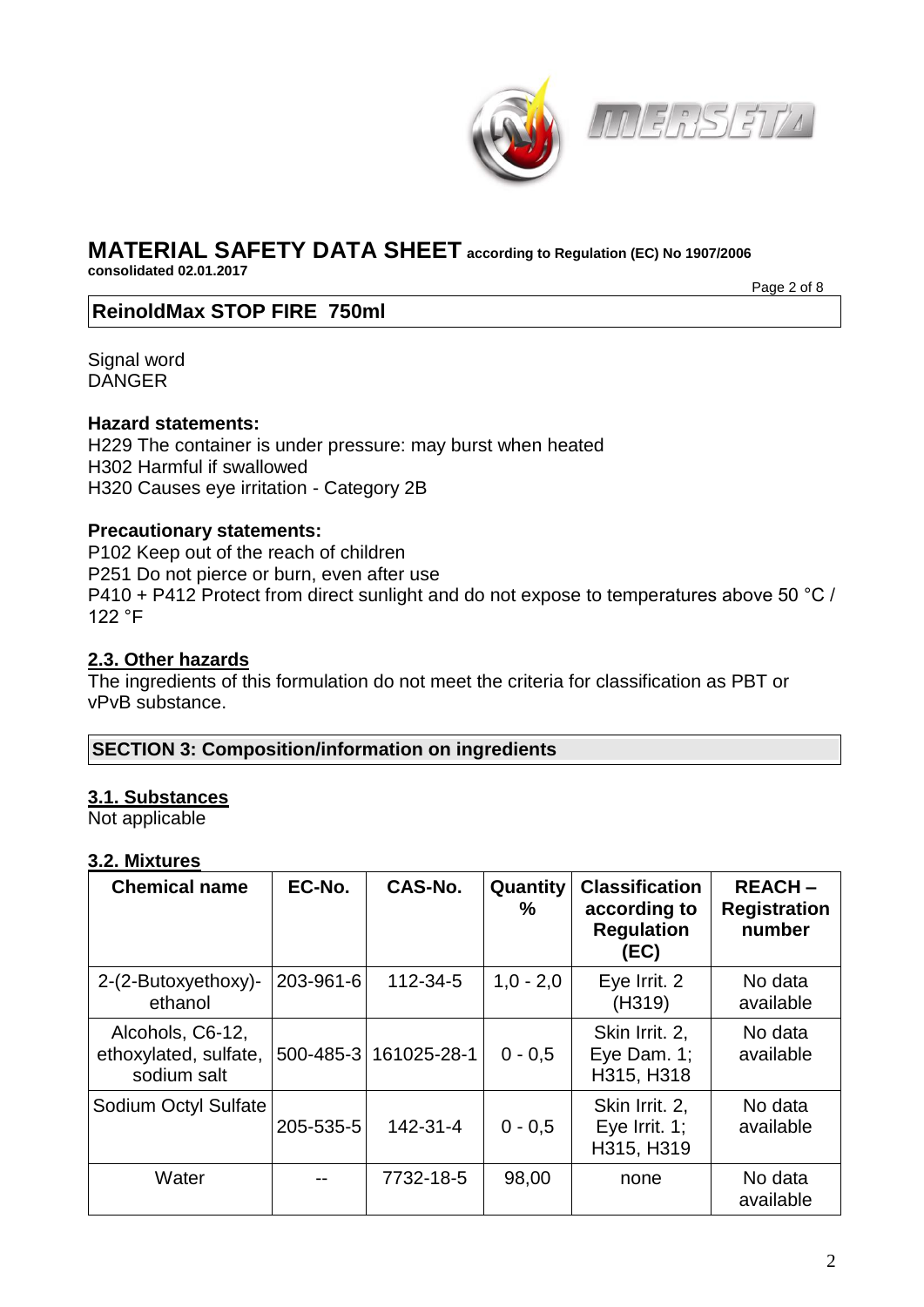

#### **MATERIAL SAFETY DATA SHEET according to Regulation (EC) No 1907/2006 consolidated 02.01.2017**

Page 3 of 8

# **ReinoldMax STOP FIRE 750ml**

# **SECTION 4: First Aid Measures**

#### **4.1. Description of first aid measures**

| General advice    | Medical first aid is not necessary.                                                                  |
|-------------------|------------------------------------------------------------------------------------------------------|
| <b>Inhalation</b> | Inapplicable.                                                                                        |
| Skin contact      | No fatal effects. Wash skin with soap and water.                                                     |
| Eye contact       | No fatal effects. Remove contact lenses. Flush<br>immediately eyes and under the eyelids with water. |
| Ingestion         | No fatal effects. Do not induce vomiting without<br>medical advice.                                  |
| Additional advice | Symptomatic treatment.                                                                               |

#### **4.2. Most important symptoms and effects, both acute and delayed**

Repeated or established skin contact can cause skin irritation. Irritating to eyes.

# **4.3. Identification of any immediate medical attention and special treatment needed Notes to physician** Treat symptomatically

# **SECTION 5: Fire Fighting Measures**

# **5.1.Extinguishing media**

Suitable extinguishing media: solution is an extinguishing agent. The product is not flammable. Adjust the firefighting measures to the surroundings.

Unsuitable extinguishing media: unknown.

# **5.2.Special hazadrds arising from the substance or mixture**

Special exposure hazards arising from the substance or preparation itself, its combustion products or resulting gases: unknown.

# **5.3. Advice for firefighters**

Take of the cap, point and spray by using "Stop-Spray-Stop" method. This product does not require any special training before use. Usage and handling instructions are mentioned on package.

# **SECTION 6: Accidental release measures**

# **6.1. Personal precautions Avoid contact with eyes.**

**6.2. Environmental precautions Inform appropriate authorities if large** amounts enter drains.

**6.3. Methods for cleaning up** Wipe the foam with the cloth away with absorbent material (such as cloth, fleece). After cleaning, rinse with water.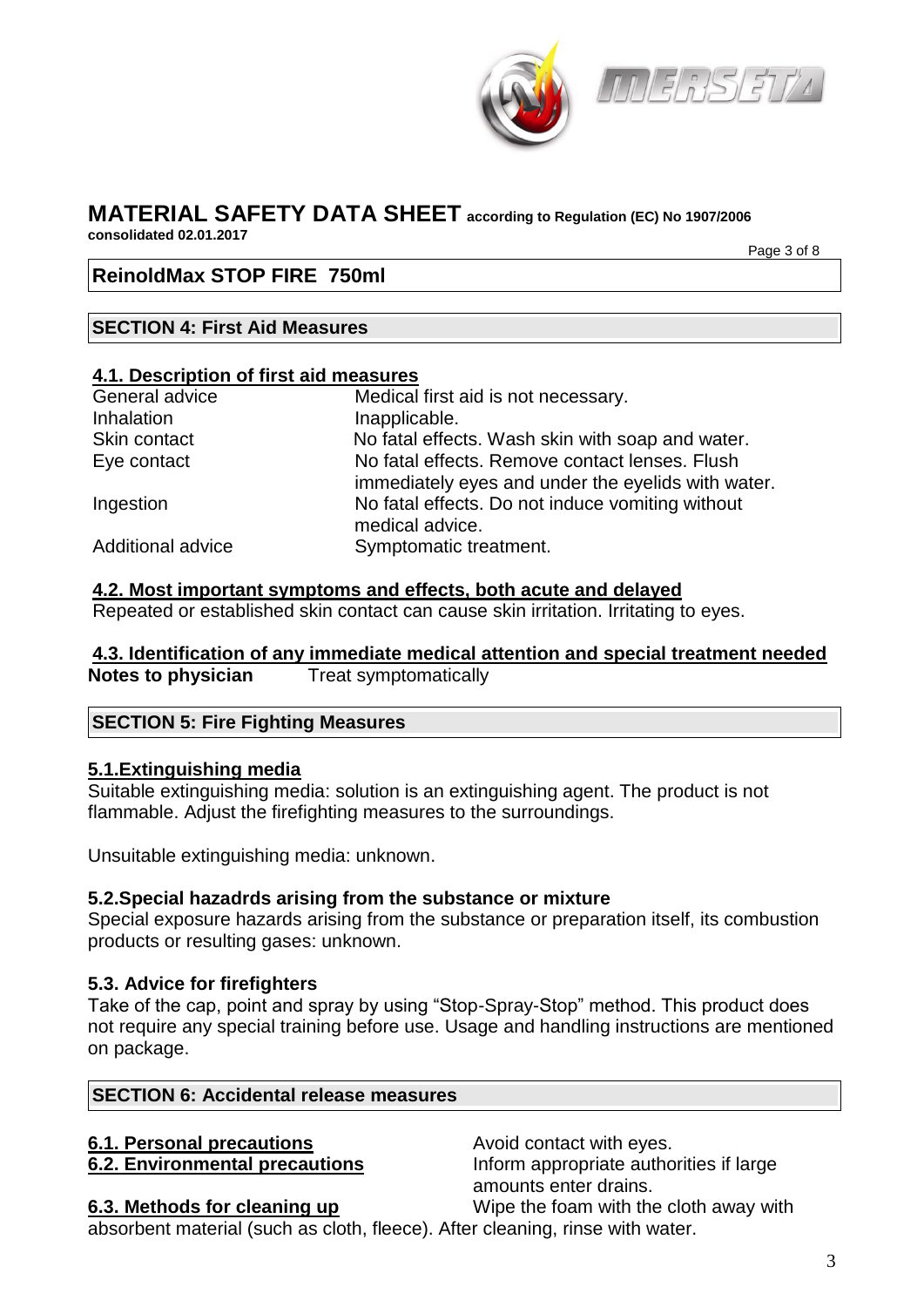

**consolidated 02.01.2017** 

Page 4 of 8

# **ReinoldMax STOP FIRE 750ml**

# **6.4. Reference to other sections** For more information, see section 8

# **SECTION 7: Handling and Storage**

**7.1. Safe handling** Wash hands with soap after using fire extinguishing spray. Avoid contact with eyes. Protect pressurized container from the sunlight. Do not keep at the temperature over +50ºC. Do not punch or burn the container after the use. Aluminum can is recyclable. **7.2. Safe storage** Storage temperature range is from 0<sup>o</sup>C to +50<sup>o</sup>C. **7.3. Shelf life** 36 months. Expiry date is marked on the bottom of the can.

# **SECTION 8: Exposure Control and Personal Protection**

# **8.1. Parameters to be monitored** None. **8.2. Additional notes on the design of technical installations**

No further information, see Section 7.

**Personal protective equipment:** Avoid contact with skin, eyes and clothing. **General protective and hygienic measures:** Do not eat, drink or smoke.

# **SECTION 9: Physical and Chemical Properties**

# **9.1. Information on basic physical and chemical properties**

| Form                      | Liquid              |
|---------------------------|---------------------|
| Color                     | Light straw color   |
| Odor                      | Characteristic      |
| $pH$ (at 20 $^{\circ}C$ ) | $6, 5 - 8, 5$       |
| Freezing point            | $-1$ <sup>o</sup> C |
| <b>Boiling point</b>      | 100°C               |
| Oxidizing ability         | Non-corrosive       |
| Vapor tension (at 20°C)   | 1 Mpa               |
| Flash point               | Inapplicable        |
| Flammability              | Non-flammable       |
| Self-ignition ability     | Inapplicable        |
| Upper-explosion limit     | Inapplicable        |
| Lower-explosion limit     | Inapplicable        |
| Density (at 20°C)         | 1 $g/cm3$           |
| Solubility in water       | 100% soluble        |
| Solubility in fats        | Inapplicable        |
|                           |                     |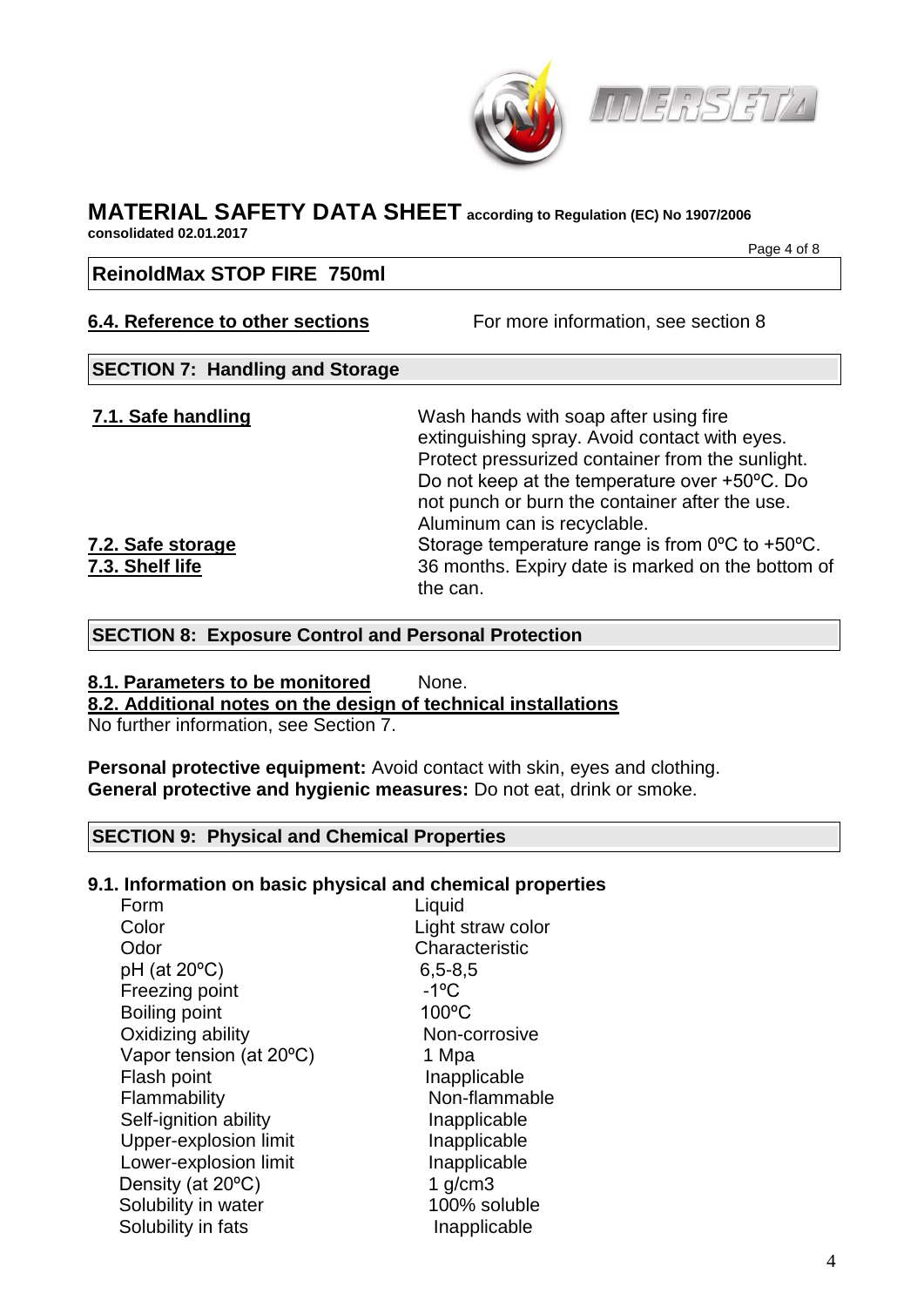



**consolidated 02.01.2017** Page 5 of 8

# **ReinoldMax STOP FIRE 750ml**

Continuous working time 20-30 sec. Length of sprayed flow 3-4 meters Temperature range 0<sup>o</sup>C to +50<sup>o</sup>C Gas propellant Nitrogen (N2)

# **SECTION 10: Stability and Reactivity**

**10.1. Reactivity** There are no known conditions that are likely to result in a hazardous situation. **10.2. Chemical stability** Stable under the prescribed storage conditions. **10.3. Possibility of hazardous reactions** None. **10.4. Conditions to avoid** Do not keep at the temperature over +50<sup>o</sup>C. **10.5. Incompatible materials** Oxidizing agents, acids, alkalis. **10.6. Hazardous decomposition** No data available.

# **SECTION 11: Toxicological Information**

# **11.1. Information on toxicological effects**

# **Acute toxicity:** None known.

**Product Information:** Product does not represent a hazard in the form of acute toxicity, according to known or provided information.

**Unknown acute toxicity:** Zero percent of the mixture consists of components of unknown acute toxicity.

**Corrosive and irritating effects:** Slightly irritating to the eyes and the skin - not subject to identification.

**Sensitization**: unknown.

**Toxicological tests:** None.

**Experience from practice:** No negative.

**Reproductive toxicity:** unknown.

**Aspiration hazard:** unknown.

# **SECTION 12: Ecological Information**

# **12.1. Toxicity**

Zero percent of the mixture consists of components with unknown water hazard.

# **12.2. Persistence and degradability**

There is no information.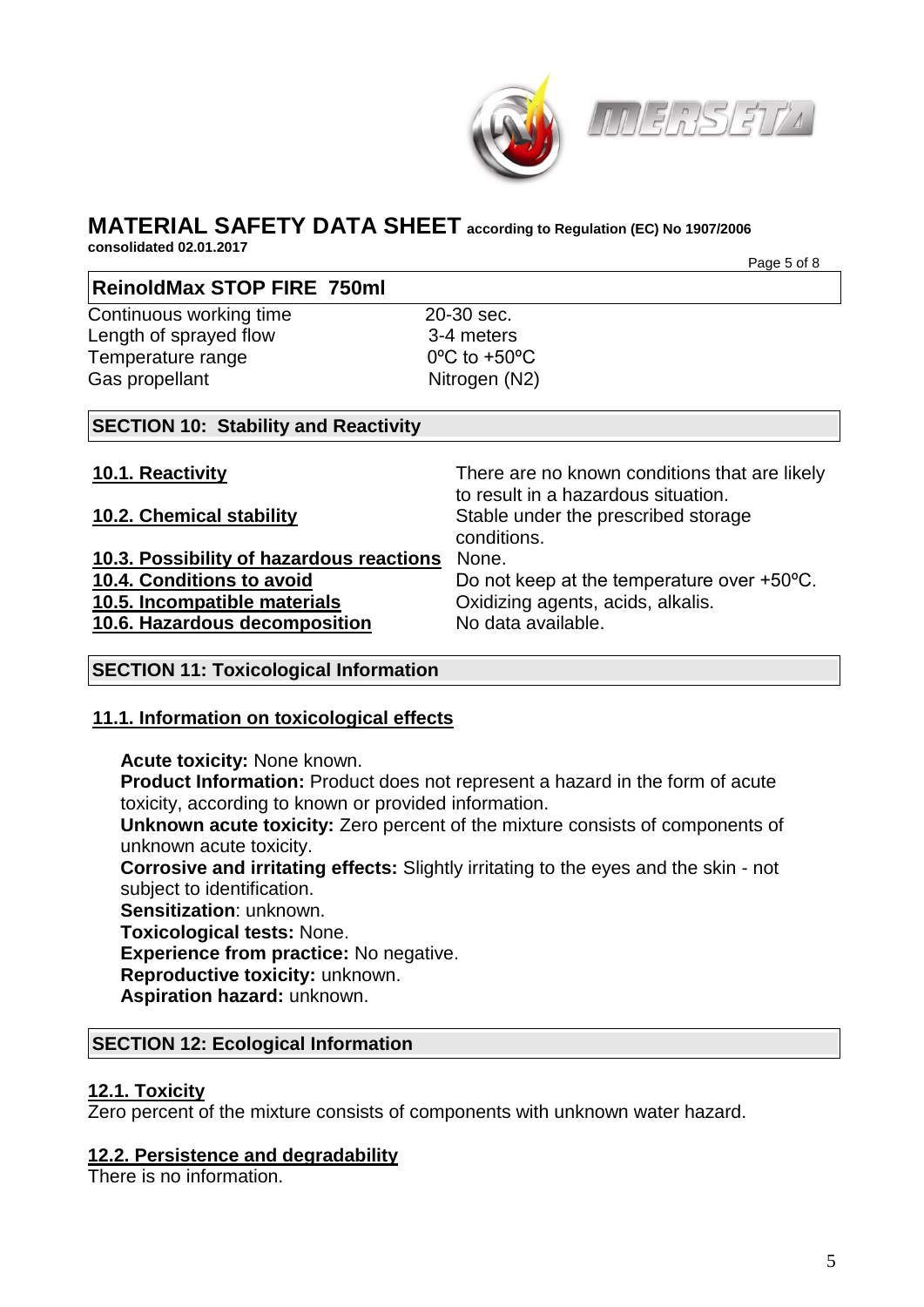

**consolidated 02.01.2017** 

Page 6 of 8

# **ReinoldMax STOP FIRE 750ml**

# **12.3. Biokkumulationspotenzial**

This solution contains a few organic fluorchemicals that have the potential to resist degradation and remain in the environment. Amount of hazardous components is too small to involve mixture to be dangerous.

# **12.4. Mobility in the ground**

There is no information.

# **12.5. Other adverse effects**

There is no information.

#### **SECTION 13: Disposal Considerations**

#### **Waste treatment methods**

Disposal should be in accordance with applicable regional, national and local laws and regulations.

#### **Waste code:** 16 05 05

Gases in pressure vessels other than those mentioned in 16 05 04.

**Waste key number for packaging:** 15 01 04, metal packaging.

# **SECTION 14: Transport Information**

# **Land transport ADR/RID:**

| ADR/RID class:<br>UN-Number: | 2 Gases: nitrogen, N2<br>1950 AEROSOLS non-flammable |
|------------------------------|------------------------------------------------------|
| Hazard label:                | 2.2 Compressed gas                                   |
| Classification code:         | 5A (Pressurized container;                           |
| Asphyxiant:                  | gases which are non-oxidizing, non-                  |
|                              | flammable and non-toxic).                            |
| Danger code:                 |                                                      |
| Description of goods:        | <b>AEROSOLS</b>                                      |
| Additional:                  | May be packed together in an outer                   |
|                              | packaging for combination packagings:                |
|                              | - with other goods of Class 2;                       |
|                              | - with goods of other classes,                       |
|                              | when the mixed packing is                            |
|                              | also permitted for these;                            |
|                              | - or with goods which are not                        |
| subject to the               | requirements of ADR.                                 |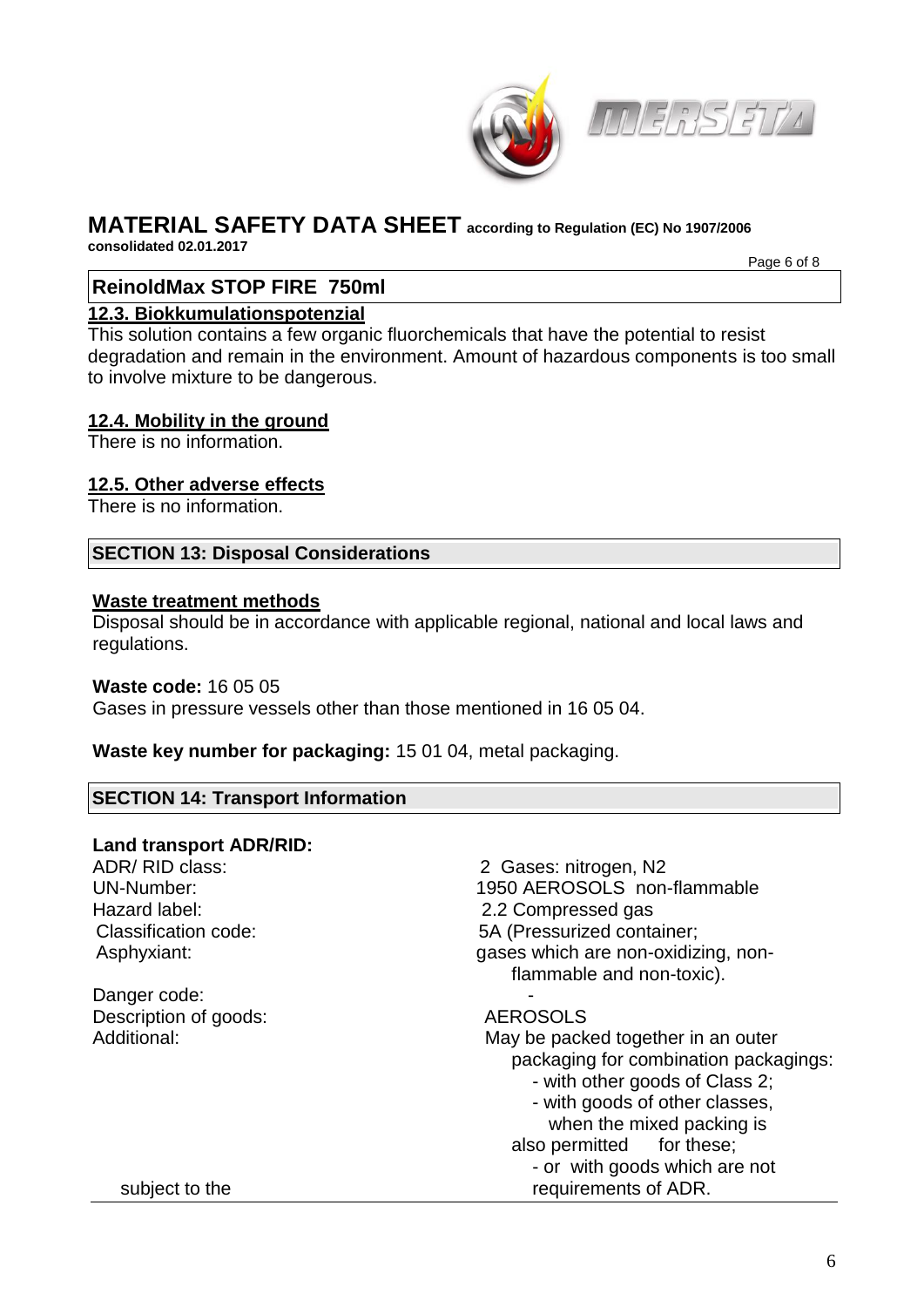

# **MATERIAL SAFETY DATA SHEET according to Regulation (EC) No 1907/2006 consolidated 02.01.2017**

Page 7 of 8

# **ReinoldMax STOP FIRE 750ml**

#### **Maritime transport IMDG:**

Hazard label: 2.2 Compressed gas EMS No: F-D, S-U Marine pollutant: No Proper shipping name: AEROSOLS ------------------------------------------------------------------------------------------------------------------------

ADR/ RID class: 2 Gases: nitrogen, N2 UN-Number: 1950 AEROSOLS non-flammable

#### **Air transport IATA:**

Hazard label: 2.2 Compressed gas

ADR/ RID class: 2 Gases: nitrogen, N2 UN-Number: 1950 AEROSOLS non-flammable Proper shipping name: AEROSOLS, non-flammable

#### **SECTION 15: Regulatory Information**

# **15.1 Safety, health and environmental regulations / legislation specific to the substance or mixture**

EU regulations Regulation (EC) No 1005/2009 (Substances that deplete the ozone layer): Not applicable Regulation (EC) No 850/2004 (Persistent organic pollutants): Not applicable

Regulation (EC) No 649/2012 (Export and import of dangerous chemicals): Not applicable

# **National regulation**

NF S 61-804: CNPP – Vernon Departement Feu et Environnement Route de la Chapelle Reanville, CD64 – CS 22265, F 27950 Saint Marcel, France. Certificates according to AFNOR NF S 61-804

# **15.2 Chemical Safety Assessment**

The mixture was not subject to a safety assessment.

# **SEECTION16. Other Information**

# **Text of the H-phrases referred to in Section 3**

H229 - Pressurized container

H302 - Harmful if swallowed

H320 - Causes eye irritation - Category 2B

Safety instructions:

P102 Keep out of the reach of children

P251 Do not pierce or burn, even after use

P410 + P412 Protect from direct sunlight and do not expose to temperatures above 50 ° C / 122 ° F.